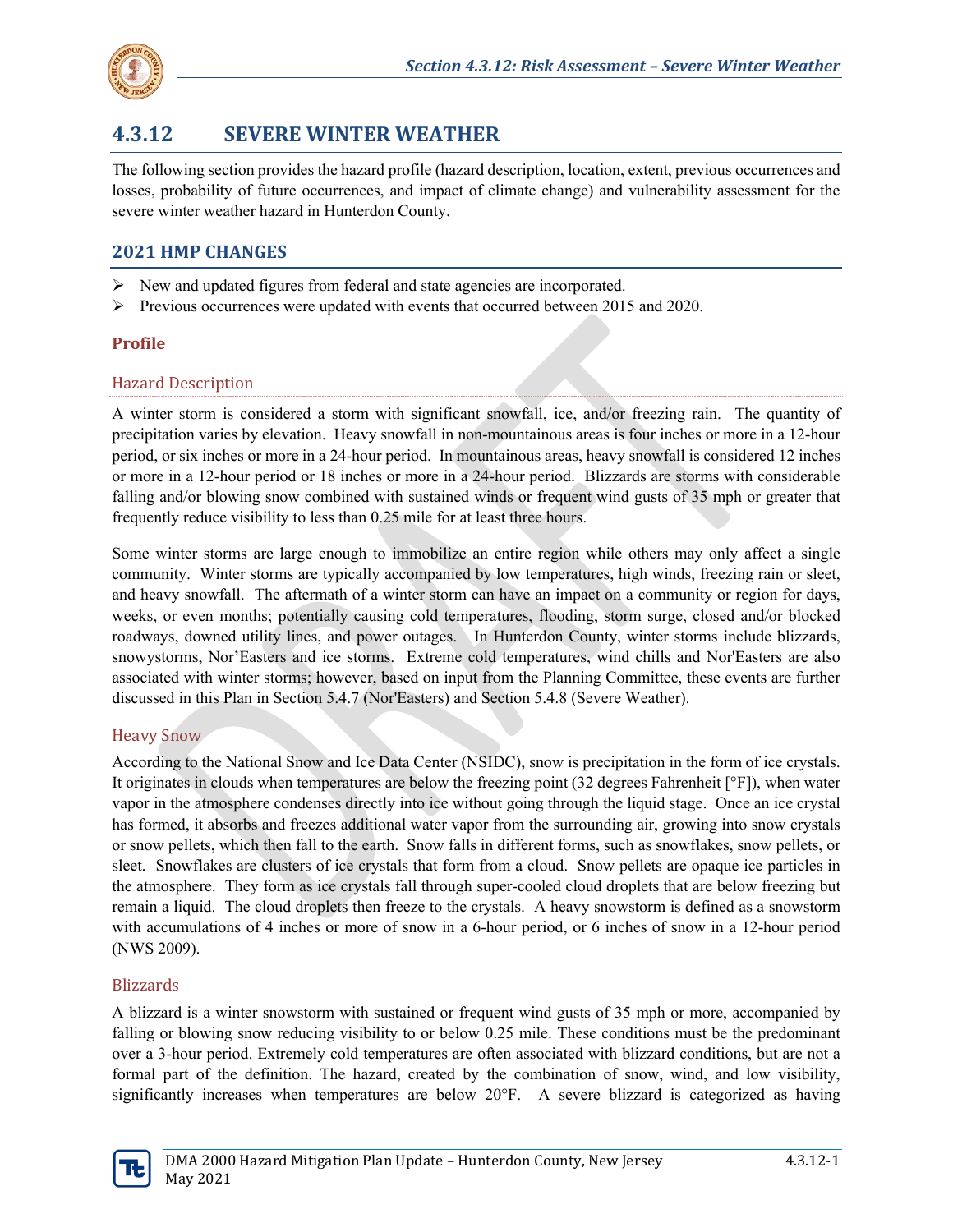

temperatures near or below 10°F, winds exceeding 45 mph, and visibility reduced by snow to near zero. Storm systems powerful enough to cause blizzards usually form when the jet stream dips far to the south, allowing cold air from the north to clash with warm, moister air from the south. Blizzard conditions often develop on the northwest side of an intense storm system. The difference between the lower pressure in the storm and the higher pressure to the west creates a tight pressure gradient, resulting in strong winds and extreme conditions caused by the blowing snow (The Weather Channel 2012).

#### Sleet

Sleet is made up of drops of rain that freeze into ice as they fall. They are usually smaller than 0.30 inch in diameter (NSIDC 2013). A sleet storm involves significant accumulations of solid pellets, which form from the freezing of raindrops or partially melted snowflakes causing slippery surfaces, posing a hazard to pedestrians and motorists (NWS 2009).

#### Freezing Rain

Freezing rain occurs when rain falls into areas that are below freezing. In order for this to occur, ground-level temperatures must be colder than temperatures aloft. Freezing rain can also occur when the air temperature is slightly above freezing but the surface that the rain lands upon is still below freezing from prior cold air temperatures (NWS 2009).

An ice storm is an event caused by damaging accumulations of ice during freezing rain events. An ice storm involves significant accumulation of rain or drizzle freezing on objects (trees, power lines, roadways, etc.) as it strikes them, causing slippery surfaces and damage from sheer weight of ice accumulations (NWS 2009). Significant ice accumulations are typically 0.25 inch or greater (National Weather Service [NWS] 2013).

#### Location

#### Snow and Blizzards

The trajectory of the storm center—whether it passes close to the New Jersey coast or at a distance—largely determines both the intensity and the duration of the snowfall over the State. Winter storms tend to have the heaviest snowfall within a 150-mile wide swath to the northwest of what are generally southwest to northeast moving storms. Depending on whether all or a portion of New Jersey falls within this swath, the trajectory determines which portion of the State (or all of the State) receives the heaviest amount of snow. According to the ONJSC, normal seasonal snowfall in Hunterdon County is approximately 40 to 50 inches (ONJSC n.d).

#### Ice Storms

All regions of New Jersey are subject to ice storms. The distribution of ice storms often coincides with general distribution of snow within several zones in the State. A cold rain may be falling over the southern portion of the State, freezing rain over the central region, and snow over the northern counties as a coastal storm moves northeastward offshore. A locality's distance to the passing storm center is often the crucial factor in determining the temperature and type of precipitation during a winter storm. Based on data from 1948–2000, Hunterdon County can anticipate 2-4 days with freezing rain per year (Changnon & Karl. 2003). Based on data from 1932– 2001, the County can anticipate 12-18 total hours of freezing rain per year (Changnon 2004).

#### Extent

The magnitude or severity of a severe winter storm depends on several factors, including a region's climatological susceptibility to snowstorms, snowfall amounts, snowfall rates, wind speeds, temperatures, visibility, storm duration, topography, time of occurrence during the day (for example, weekday versus

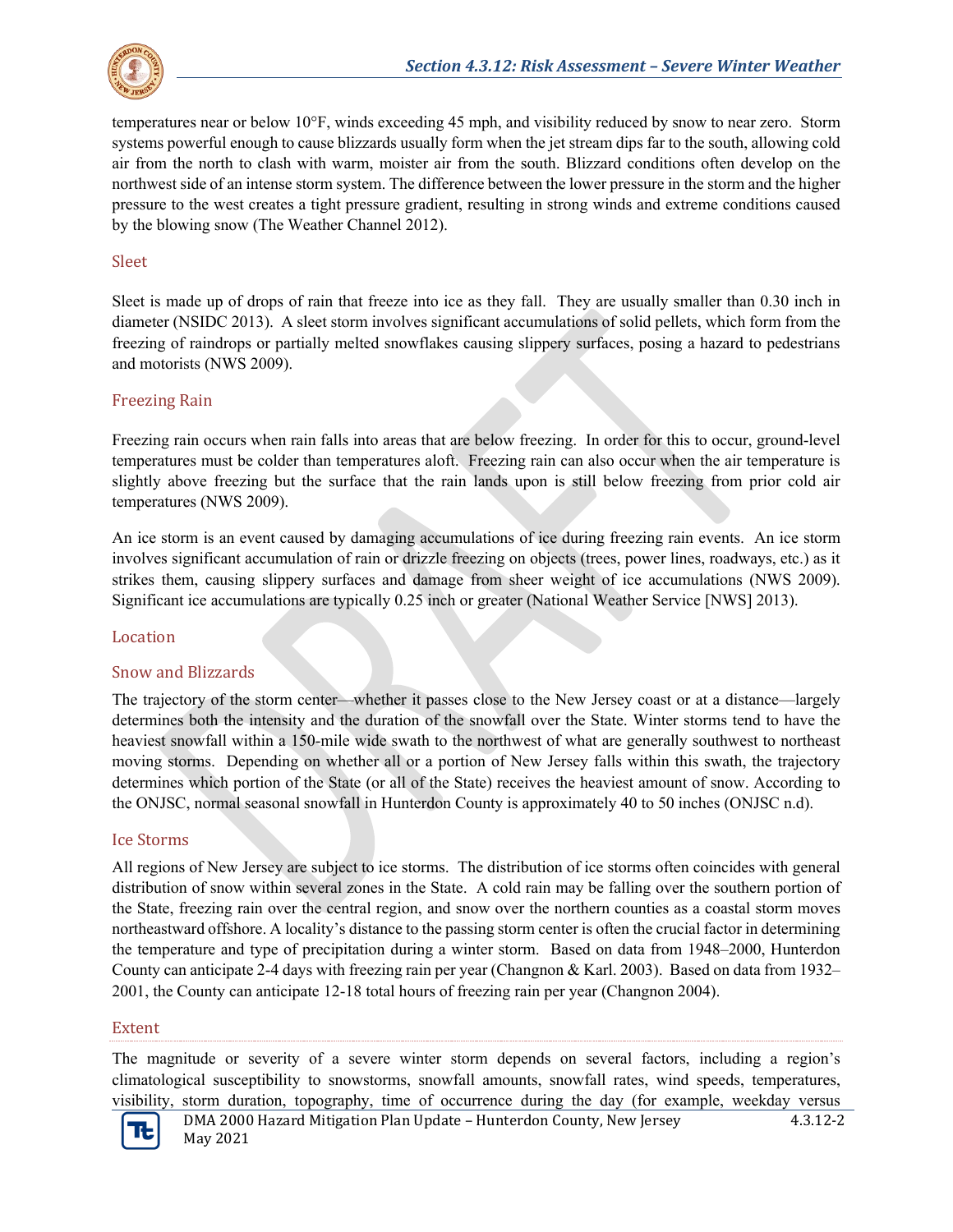

weekend), and time of season. While sleet accumulation is measured and tracked in a method similar to snow events, the extent or severity of freezing rain or an ice storm requires a different and sometimes more challenging process. According to NWS, ice accumulation does not coat the surface of an object evenly, as gravity typically forces rainwater to the underside of an object before it freezes. Wind can also force rainwater downward prior to freezing, resulting in a thicker coating of ice on one side of the object than the other side. Ice mass is then determined by taking the average from the thickest and thinnest portions of ice on the sample used for measurement.

The National Oceanic and Atmospheric Administration's (NOAA) National Climatic Data Center (NCDC) produces the Regional Snowfall Index (RSI) for significant snowstorms that impact the eastern two-thirds of the United States. The RSI ranks snowstorm impacts on a scale from Category 1 to 5, which is similar to the Enhanced Fujita scale for tornadoes or the Saffir-Simpson scale for hurricanes. RSI is based on the spatial extent of the storm, the amount of snowfall, and the combination of the extent and snowfall totals with population (based on the 2000 Census). The NCDC has analyzed and assigned RSI values to over 500 storms since 1900 (NOAA-NCEI 2018). Table 5.4.9-1 presents the five RSI ranking categories.

| Category | <b>Description</b> | <b>RSI Value</b> |
|----------|--------------------|------------------|
|          | Notable            | $1 - 3$          |
|          | Significant        | $3-6$            |
|          | Major              | $6 - 10$         |
|          | Crippling          | $10 - 18$        |
|          | Extreme            | $18.0+$          |

#### **Table 4.3.12-1. RSI Ranking Categories**

*Source: NOAA-NCEI 2018*

*Note: RSI = Regional Snowfall Index*

The NWS operates a widespread network of observing systems such as geostationary satellites, Doppler radars, and automated surface observing systems that feed into the current state-of-the-art numerical computer models to provide a look into what will happen next, ranging from hours to days. The models are then analyzed by NWS meteorologists who then write and disseminate forecasts (NWS 2013). While winter weather is normal during the winter season for Hunterdon County, the NWS uses winter weather watches, warnings, and advisories to help people anticipate what to expect in the days and hours prior to an approaching storm.

- A *winter storm watch* is issued when severe winter conditions (heavy snow, ice, etc.) may affect a certain area, but its occurrence, location, and timing are uncertain. A watch is issued to provide 24 to 72 hours of notice of the possibility of severe winter weather.
- A *winter storm warning* is issued when hazardous winter weather, in the form of heavy snow, heavy freezing rain, or heavy sleet, is imminent or occurring. A warning is usually issued 12 to 24 hours before the event is expected to begin.
- A *winter weather advisory* is issued when a hazardous winter weather event is occurring, is imminent, or has a greater than 80 percent chance of occurrence. Advisories are used to inform people that winter weather conditions are expected to cause significant inconveniences and that conditions may be hazardous. These conditions may refer to sleet, freezing rain, or ice storms, in addition to snow events.

NWS may also issue a *blizzard warning* when snow and strong winds combine to produce the potential for blinding snow, deep drifts, and wind chill (NWS n.d.).

### Previous Occurrences and Losses

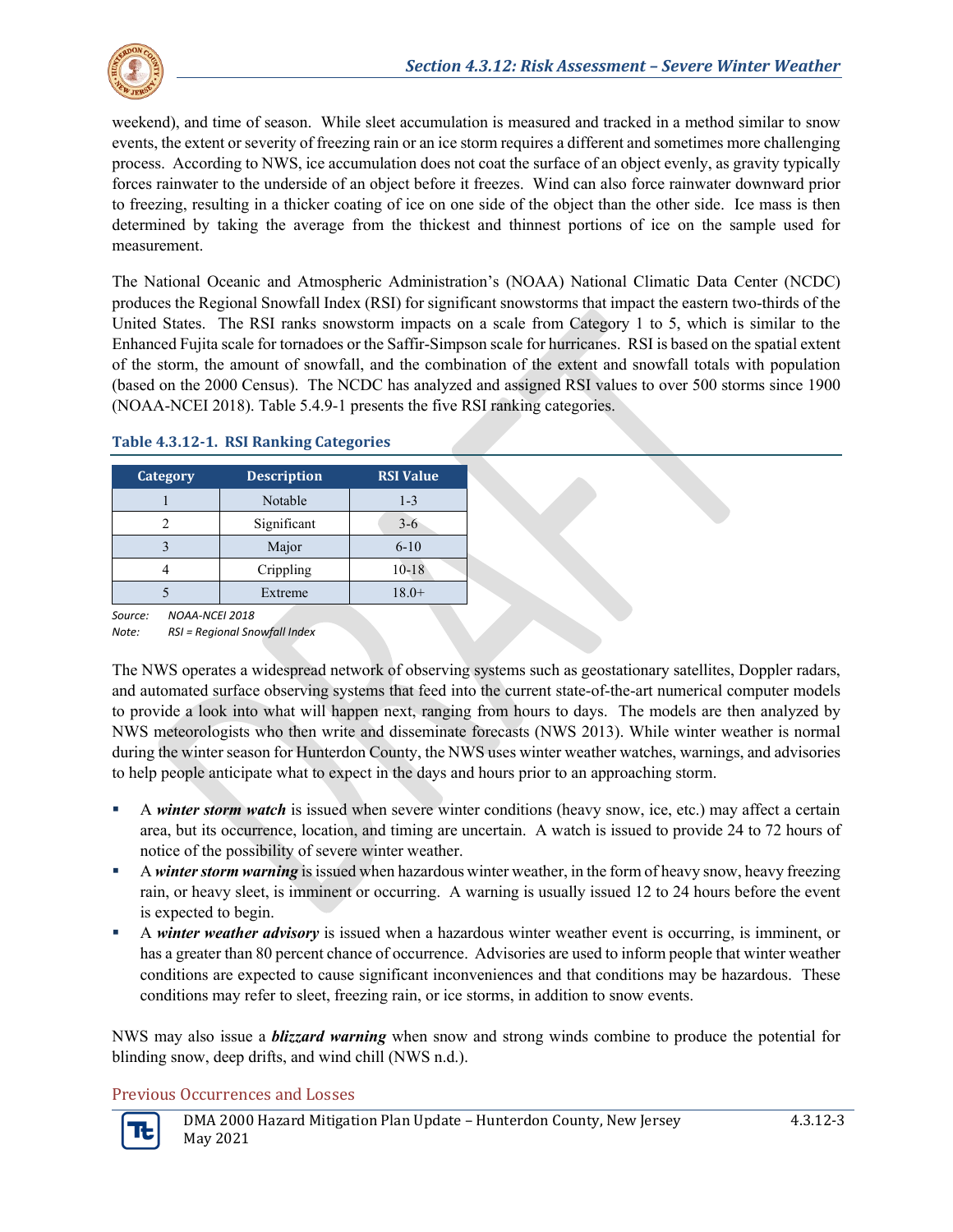

### FEMA Disaster Declarations

Between 1954 and 2020, FEMA declared that the State of New Jersey experienced six winter storm-related disasters (DR) or emergencies (EM) classified as one or a combination of the following disaster types: severe winter storm, severe storm, snowstorm, blizzard, and ice conditions. Generally, these disasters cover a wide region of the State; therefore, they may have impacted many counties. Hunterdon County was included in three of these declarations.

| <b>Declaration</b> | <b>Event Date</b>                      | <b>Declaration Date</b> | <b>Event Description</b>          |
|--------------------|----------------------------------------|-------------------------|-----------------------------------|
| EM-3106            | March 13-17, 1993                      | March 17, 1993          | Severe Blizzard                   |
| DR-1088            | January 7-12, 1996                     | January 13, 1996        | Blizzard of 96 (Severe Snowstorm) |
| EM-3181            | February 16-17, 2003 March 20, 2003    |                         | Snow                              |
| DR-4264            | January 22 - 24, 2016   March 14, 2016 |                         | Severe Winter Storm and Snowstorm |

**Table 4.3.12-2. Winter Weather Related Disaster (DR) and Emergency (EM) Declarations 1954-2020**

*Source: FEMA 2020*

### USDA Declarations

Agriculture-related drought disasters are quite common. The USDA Secretary of Agriculture is authorized to designate counties as disaster areas to make emergency loans to producers suffering losses in those counties and in counties that are contiguous to a designated county. From 2015-2020, Hunterdon County was not included in any USDA disaster declarations for winter storm events (USDA 2020, USDA 2020a).

#### Severe Winter Weather Events

The National Oceanic and Atmospheric Administration (NOAA) National Centers for Environmental Information (NCEI) Storm Events database records and defines severe winter storm events as follows:

- Blizzard is reported in the NOAA-NCEI database when a winter storm which produces the following conditions for 3 consecutive hours or longer: (1) sustained winds or frequent gusts 30 knots (35 mph) or greater, and (2) falling and/or blowing snow reducing visibility frequently to less than 1/4 mile.
- Heavy snow is reported in the NOAA-NCEI database whenever snow accumulation meets or exceed locally/regionally defined 12 and/or 24 hour warning criteria.
- Ice storm is reported in the NOAA-NCEI database when ice accretion meets or exceed locally/regionally defined warning criteria (typical value is 1/4 or 1/2 inch or more).
- Sleet is reported in the NOAA-NCEI database whenever sleet accumulations meet or exceed locally/regionally defined warning criteria (typical value is ½ inch or more).
- Winter storm is reported in the NOAA-NCEI database whenever a winter weather event has more than one significant hazard (i.e., heavy snow and blowing snow; snow and ice; snow and sleet; sleet and ice; or snow, sleet and ice) and meets or exceeds locally/regionally defined 12 and/or 24 hour warning criteria for at least one of the precipitation elements.
- Winter weather is reported in the NOAA-NCEI database when a winter precipitation event causes a death, injury, or a significant impact to commerce or transportation, but does not meet locally/regionally defined warning criteria.

For this 2021 HMP update, winter weather events were summarized from 2015 to 2020. For information regarding severe winter weather events prior to 2015, refer to the Appendix G. For detailed information on damages and impacts to each municipality, refer to Section 9 (jurisdictional annexes).

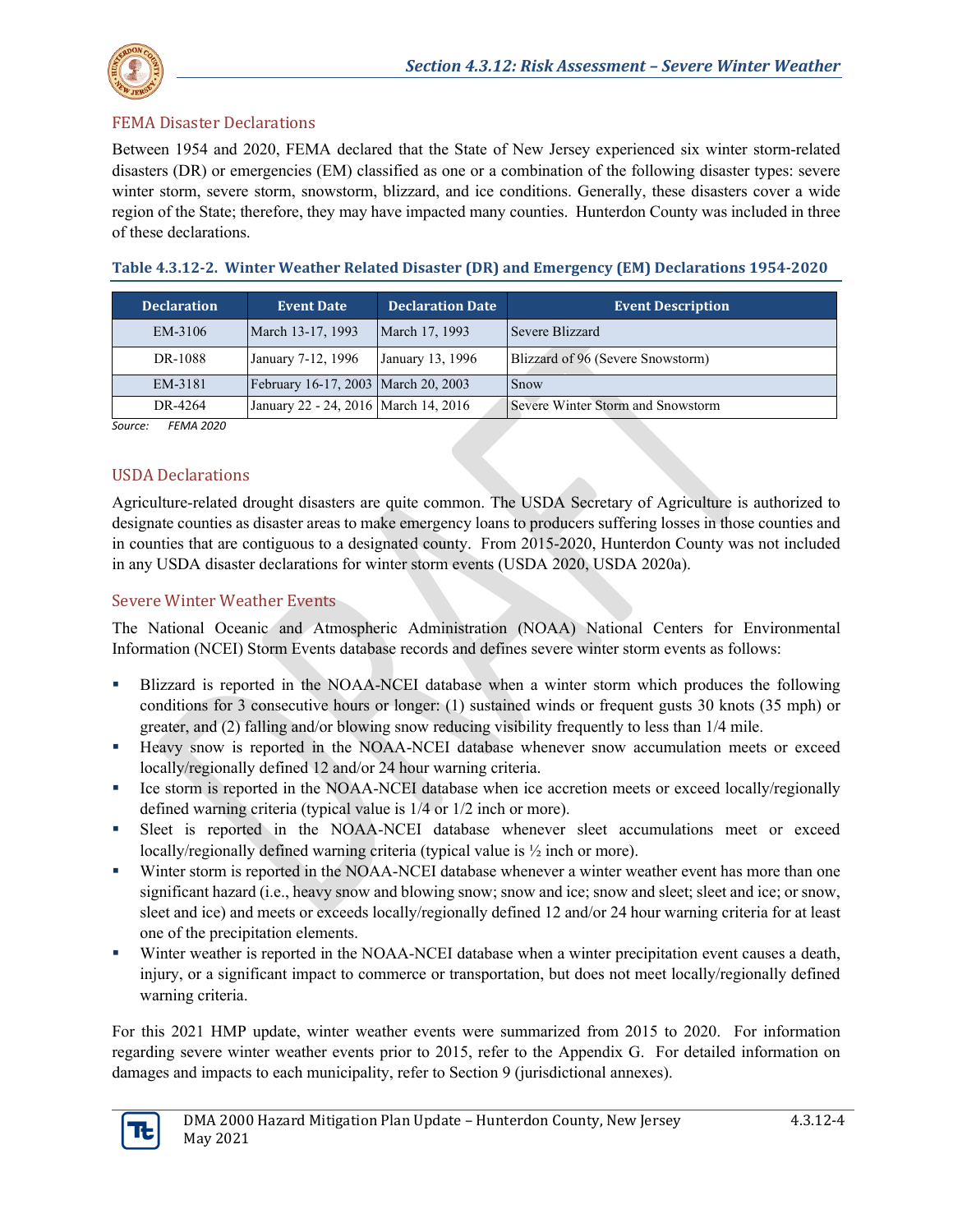

| Date(s)<br>of Event         | <b>Event</b><br><b>Type</b> | <b>FEMA</b><br><b>Declaration</b><br><b>Number</b><br>(ii)<br>applicable) | Hunterdon<br><b>County</b><br><b>Designated? Location</b> |                     | <b>Description</b>                                                                                                                                                                                                                                                                                                                                                                                                                                                                                                                                                                                                                                                                                                                                                                                                                                                                                                                                                                                                                                                                                                                                                                                                                                                                                                                                                                                                                                                                                                                                                                                                                                                                                                                                                                                                                                                                                                                                                                                                                                                     |
|-----------------------------|-----------------------------|---------------------------------------------------------------------------|-----------------------------------------------------------|---------------------|------------------------------------------------------------------------------------------------------------------------------------------------------------------------------------------------------------------------------------------------------------------------------------------------------------------------------------------------------------------------------------------------------------------------------------------------------------------------------------------------------------------------------------------------------------------------------------------------------------------------------------------------------------------------------------------------------------------------------------------------------------------------------------------------------------------------------------------------------------------------------------------------------------------------------------------------------------------------------------------------------------------------------------------------------------------------------------------------------------------------------------------------------------------------------------------------------------------------------------------------------------------------------------------------------------------------------------------------------------------------------------------------------------------------------------------------------------------------------------------------------------------------------------------------------------------------------------------------------------------------------------------------------------------------------------------------------------------------------------------------------------------------------------------------------------------------------------------------------------------------------------------------------------------------------------------------------------------------------------------------------------------------------------------------------------------------|
| January<br>$23-24,$<br>2015 | Winter<br>Storm             | N/A                                                                       | N/A                                                       | Hunterdon<br>County | A winter storm dropped heavy snow in Northwest New Jersey<br>and a mixture of snow, sleet and freezing rain in the central and<br>southwest part of New Jersey on the evening of the 23rd into<br>the morning of the 24th. Overall less wintry precipitation (a<br>faster switch to rain) occurred progressively farther to the south<br>and southeast in the state. Snowfall averaged 5 to 9 inches in<br>northwest New Jersey; 2 to 5 inches in central New Jersey and<br>less than two inches across southwest New Jersey. No snow fell<br>in southeast New Jersey. Ice accumulations were generally<br>around a trace. The snow caused traveling difficulties as well as<br>postponement of social activities on the 24th. There were over<br>100 reported accidents in the state. The snow and accidents<br>caused about 2,000 homes and businesses to lose power. New<br>Jersey Transit cross-honored all commuting tickets. The<br>onshore flow from the winter storm also caused minor tidal<br>flooding in southern New Jersey during the morning high tide<br>cycle on the 24th.<br>Precipitation started as snow on the evening of the 23rd from<br>southwest New Jersey northward between 9 p.m. EST and<br>Midnight EST. In Northwest New Jersey, the snow fell at its<br>heaviest during the pre-dawn hours on the 24th and ended<br>between 8 a.m. EST and 10 a.m. EST on the 24th. In the Raritan<br>Valley, snow also fell at its heaviest during the pre-dawn hours<br>on the 24th, but then changed to freezing rain and sleet between<br>4 a.m. EST and 6 a.m. EST on the 24th. Precipitation in some<br>areas changed to plain rain before ending later that morning. In<br>the central third of New Jersey, a change to rain (with some<br>sleet at the transition time) worked its way to the northwest<br>from coastal areas and occurred between 1 a.m. EST and 5 a.m.<br>EST on the 24th and remained rain until it ended around 8 a.m.<br>EST on the 24th.<br>Representative snowfall included 6.8 inches in Clinton<br>(Hunterdon County). |
| February<br>1,2015          | Winter<br>Storm             | N/A                                                                       | N/A                                                       | Hunterdon<br>County | A winter storm brought a heavy mixture of snow, some sleet<br>and freezing rain to the Raritan Valley and northwest New<br>Jersey with less of a wintry impact to the rest of central and<br>southwest New Jersey on the first into the second. The storm<br>greatly impacted the morning commute on the 2nd in the<br>northwest part of the state.<br>Precipitation started as snow throughout the northern half and<br>southwest part of New Jersey during the evening of the 1st.<br>Precipitation fell as rain in the southeast part of the state<br>throughout the event. In southwest New Jersey, the snow<br>transitioned briefly to sleet and then rain early on the 2nd. The<br>rain briefly changed to snow before ending in the mid afternoon<br>on the 2nd. In northwest New Jersey including the Passaic<br>Basin, the snow transitioned to a sleet and/or freezing rain<br>mixture during the morning of the 2nd, then changed back to<br>snow by early afternoon and ended during the middle of the<br>afternoon on the 2nd.<br>Speed restrictions were in place on most major roadways in<br>central and northern New Jersey on the 2nd. Speed restrictions<br>were also in place on all of the Delaware River bridges in the<br>Philadelphia Metropolitan area. In northern New Jersey,<br>accidents were reported on Interstates 78 and 80 in Warren and<br>Hunterdon Counties. Many schools in northwest New Jersey                                                                                                                                                                                                                                                                                                                                                                                                                                                                                                                                                                                                                                 |

#### **Table 4.3.12-3. Severe Winter Weather Events in Hunterdon County, 2015 to 2020**

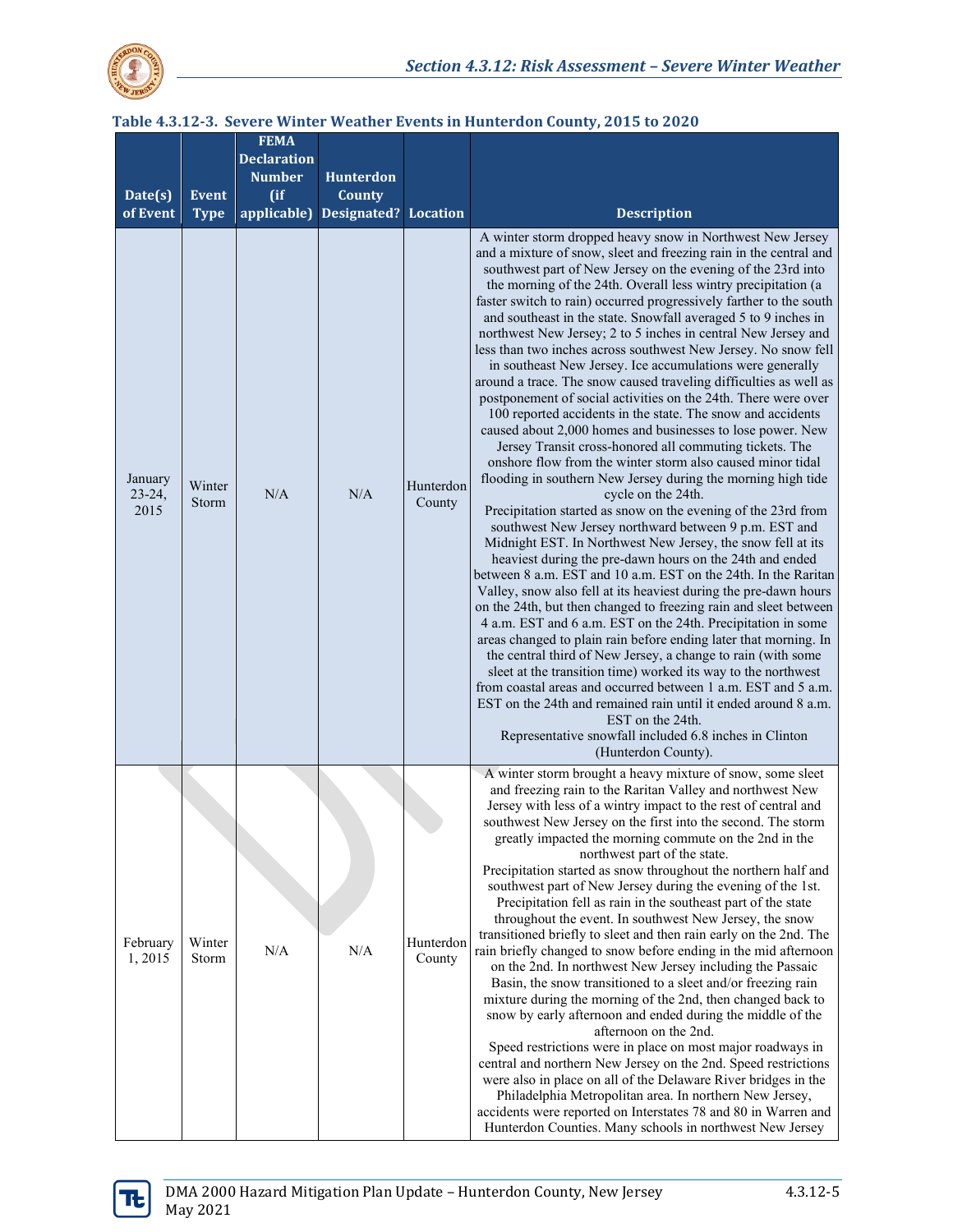

| Date(s)<br>of Event           | <b>Event</b><br><b>Type</b> | <b>FEMA</b><br><b>Declaration</b><br><b>Number</b><br>(ii)<br>applicable) | <b>Hunterdon</b><br>County<br>Designated? | <b>Location</b>     | <b>Description</b>                                                                                                                                                                                                                                                                                                                                                                                                                                                                                                                                                                                                                                                                                                                                                                                                                                                                                                                                                                                                                                                                                                                                                                                                                                                                                                                                                                                                                                                                                                                                                                                                                                                                                                                                                                 |
|-------------------------------|-----------------------------|---------------------------------------------------------------------------|-------------------------------------------|---------------------|------------------------------------------------------------------------------------------------------------------------------------------------------------------------------------------------------------------------------------------------------------------------------------------------------------------------------------------------------------------------------------------------------------------------------------------------------------------------------------------------------------------------------------------------------------------------------------------------------------------------------------------------------------------------------------------------------------------------------------------------------------------------------------------------------------------------------------------------------------------------------------------------------------------------------------------------------------------------------------------------------------------------------------------------------------------------------------------------------------------------------------------------------------------------------------------------------------------------------------------------------------------------------------------------------------------------------------------------------------------------------------------------------------------------------------------------------------------------------------------------------------------------------------------------------------------------------------------------------------------------------------------------------------------------------------------------------------------------------------------------------------------------------------|
|                               |                             |                                                                           |                                           |                     | were closed on the 2nd. Many schools in central New Jersey<br>had delayed openings on the 2nd.<br>Representative snowfall included 7.5 inches in Lebanon<br>(Hunterdon County).                                                                                                                                                                                                                                                                                                                                                                                                                                                                                                                                                                                                                                                                                                                                                                                                                                                                                                                                                                                                                                                                                                                                                                                                                                                                                                                                                                                                                                                                                                                                                                                                    |
| March 5.<br>2015              | Heavy<br>Snow               | N/A                                                                       | N/A                                       | Hunterdon<br>County | Waves of low pressure that formed along a sinking cold front<br>brought New Jersey heavy snow and the southern half of the<br>state its heaviest snow of the season. Snowfall averaged 4 to 9<br>inches with the highest amounts in central New Jersey. Less<br>snow fell in Sussex County. The heavy snow prompted<br>Governor Chris Christie to declare a state of emergency and<br>close state offices to non emergency personnel. Nearly all<br>schools and universities in the state were closed on the 5th.<br>Many were also closed the next day. The snow also caused<br>hazardous travel and hundreds of accidents, including a fatal<br>one in Somerset County. New Jersey Transit cross-honored<br>transit tickets on the 5th and 6th. Precipitation with this event<br>started as rain on the 4th. As colder air moved in from the north<br>and precipitation intensity increased, the rain changed to all<br>snow in northwest New Jersey between Midnight EST and 3<br>a.m. EST on the 5th. The precipitation changeover included<br>sleet in southeast New Jersey. The snow fell heavy at times in<br>the central and southern part of the state from the late morning<br>into the mid afternoon on the 5th. The snow ended during the<br>late morning of the 15th in Sussex County. In the rest of the<br>state it ended from northwest to southeast between 6 p.m. EST<br>and 10 p.m. EST on the 5th.<br>The impact from the winter storm continued into the 6th. Many<br>schools were closed. The PARCC school tests had to be<br>rescheduled. Dozens of accidents occurred on the Garden State<br>Parkway in Monmouth County. One hour drives were taking<br>three hours.<br>Representative snowfall included 6.8 inches in Lambertville<br>(Hunterdon County). |
| January<br>$22 - 24,$<br>2016 | <b>Blizzard</b>             | DR-4264                                                                   | Yes                                       | Hunterdon<br>County | An impulse from the west coast traversed the midsection of the<br>country, then developed into a low pressure system as it tracked<br>across the Gulf states before intensifying along the Carolina<br>coast into a major nor'easter, producing record snowfall in parts<br>of New Jersey on January 23rd. It then moved out to sea after<br>passing by the mid-Atlantic coast early on January 24th.<br>Snow began falling during the Friday afternoon commute on<br>January 22nd, then continued, heavy at times, Friday night into<br>early Sunday morning. Wind gusts up to 60 MPH produced<br>blizzard conditions as visibilities dropped to one-quarter mile or<br>less in spots. Some representative snowfall totals include29.6<br>inches in Whitehouse (Hunterdon).<br>New Jersey Governor Chris Christie declared a State of<br>Emergency on Friday, January 22nd for the duration of the<br>event. Schools and many businesses recessed early on Friday<br>afternoon in anticipation of the storm.<br>On March 15, 2016, President Obama declared the following<br>counties federal disaster areas: Atlantic, Burlington, Camden,<br>Cape May, Cumberland, Hunterdon, Mercer, Middlesex,<br>Monmouth, Morris, Ocean, Somerset, and Warren, in addition<br>to Bergen, Essex, Hudson, and Union counties.<br>Snow began during the evening hours on the 22nd, then<br>continued, heavy at times through the 23rd before ending early                                                                                                                                                                                                                                                                                                                                      |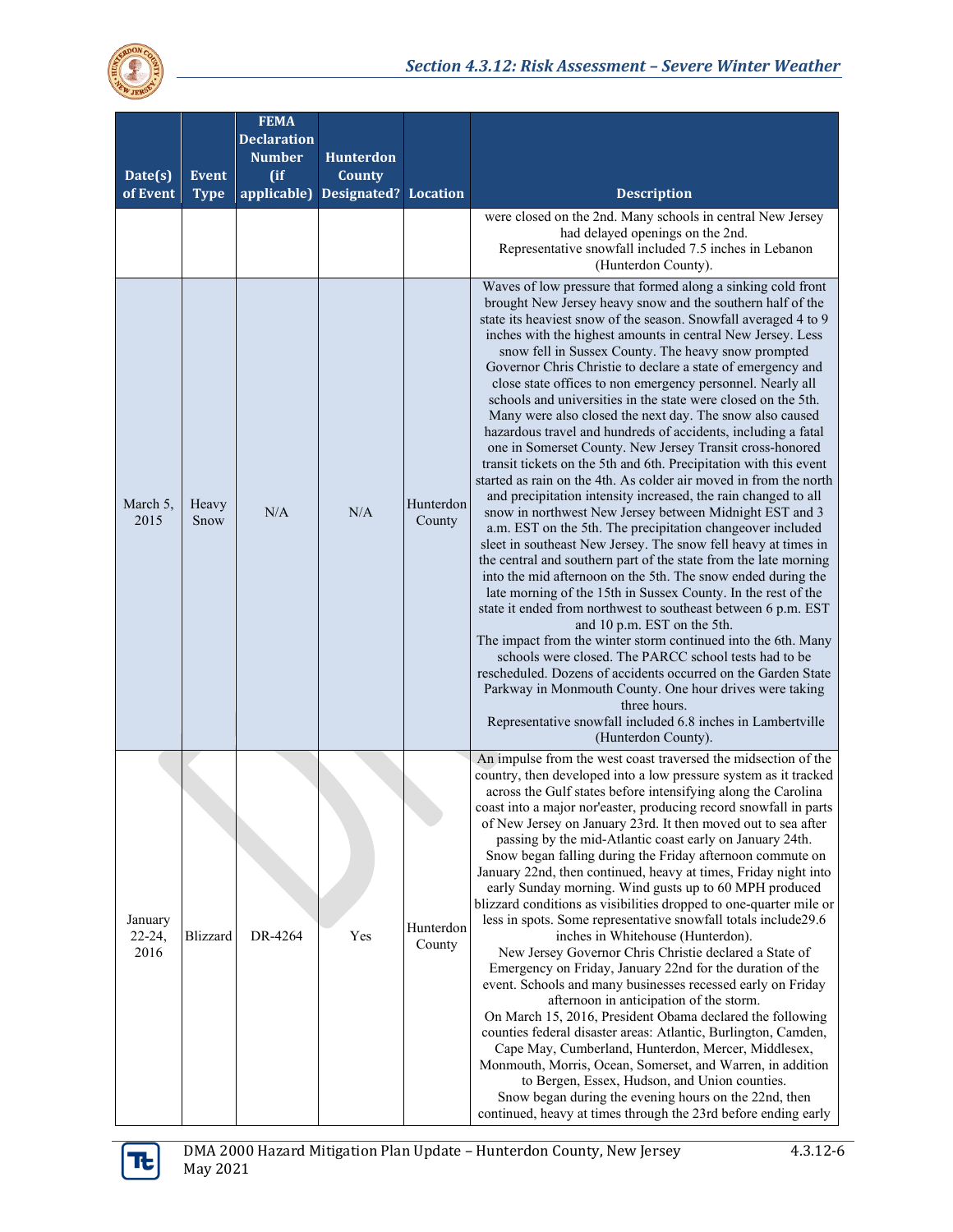

| Date(s)<br>of Event   | <b>Event</b><br><b>Type</b> | <b>FEMA</b><br><b>Declaration</b><br><b>Number</b><br>(ii)<br>applicable) | <b>Hunterdon</b><br>County<br>Designated? | <b>Location</b>     | <b>Description</b>                                                                                                                                                                                                                                                                                                                                                                                                                                                                                                                                                                                                                                                                                                                                                                                                                                                                                                                                                                                                                                                                                                                                                                                                                                                                                                                                                                                                                                                                                                                                                                                              |
|-----------------------|-----------------------------|---------------------------------------------------------------------------|-------------------------------------------|---------------------|-----------------------------------------------------------------------------------------------------------------------------------------------------------------------------------------------------------------------------------------------------------------------------------------------------------------------------------------------------------------------------------------------------------------------------------------------------------------------------------------------------------------------------------------------------------------------------------------------------------------------------------------------------------------------------------------------------------------------------------------------------------------------------------------------------------------------------------------------------------------------------------------------------------------------------------------------------------------------------------------------------------------------------------------------------------------------------------------------------------------------------------------------------------------------------------------------------------------------------------------------------------------------------------------------------------------------------------------------------------------------------------------------------------------------------------------------------------------------------------------------------------------------------------------------------------------------------------------------------------------|
|                       |                             |                                                                           |                                           |                     | on the 24th. Some snowfall totals included 29.6 inches in<br>Whitehouse, 29.0 inches in Califon, 28.3 inches in Flemington,<br>27.0 inches in Clinton, 24.0 inches in Lebanon, and 21.6 inches<br>in Flemington Junction.                                                                                                                                                                                                                                                                                                                                                                                                                                                                                                                                                                                                                                                                                                                                                                                                                                                                                                                                                                                                                                                                                                                                                                                                                                                                                                                                                                                       |
| February<br>9, 2017   | Winter<br>Storm             | N/A                                                                       | N/A                                       | Hunterdon<br>County | A strong cold front moved through the region with a<br>temperature drop from the 50's and 60's all the way down close<br>to freezing. Low pressure developed along the front with<br>precipitation northwest of the boundary. The precipitation<br>changed to snow across most of the state. Northern locations<br>had all snow with higher totals. Further south the precipitation<br>was mainly rain for an extended period resulting in much lower<br>accumulations. Gusty winds also occurred as the low departed<br>the region. Some higher snowfall amounts include 7.0 inches in<br>Ringoes, and 6.0 inches in Whitehouse Station.                                                                                                                                                                                                                                                                                                                                                                                                                                                                                                                                                                                                                                                                                                                                                                                                                                                                                                                                                                       |
| March 14.<br>2017     | Winter<br>Storm             | N/A                                                                       | N/A                                       | Hunterdon<br>County | Low pressure systems across the Ohio Valley and Carolinas<br>phased. This led to a rapidly developing storm which tracked<br>just offshore. Wind, heavy rain and snow all occurred. Snowfall<br>ranged from 6 to 18 inches across the county.                                                                                                                                                                                                                                                                                                                                                                                                                                                                                                                                                                                                                                                                                                                                                                                                                                                                                                                                                                                                                                                                                                                                                                                                                                                                                                                                                                   |
| March 17-<br>18, 2017 | Winter<br>Storm             | N/A                                                                       | N/A                                       | Hunterdon<br>County | Snow began during the late afternoon hours on Saturday,<br>February 16th, then ended during the very early morning hours<br>on Sunday, February 17th. Given the bulk of this snow fell on a<br>Saturday evening, and the fact that antecedent ground<br>temperatures were above freezing, societal impact from this<br>event was minimal. Some representative snowfall totals include:<br>8.8 inches in Lebanon, 8.5 inches in Califon, 6.5 inches in<br>Ringoes, 6.0 inches in Glen Gardner, and 4.7 inches in<br>Flemington.                                                                                                                                                                                                                                                                                                                                                                                                                                                                                                                                                                                                                                                                                                                                                                                                                                                                                                                                                                                                                                                                                  |
| March 7,<br>2018      | Winter<br>Storm             | DR-4368                                                                   | No                                        | Hunterdon<br>County | broad area of low pressure extending from the Ohio Valley to<br>the Piedmont of South Carolina consolidated off the Virginia<br>Capes during the early morning of March 7th. This new primary<br>low moved northeast and gradually deepened as it passed east<br>of the Delaware and New Jersey coasts on March 7th.<br>Precipitation gradually overspread the region during the<br>overnight hours of March 6th to the 7th. To the east of the NJ<br>Turnpike/Interstate 95, precipitation began as rain or a mix of<br>rain and snow. Further west, precipitation fell mainly as snow.<br>During the daylight hours of the 7th, precipitation to the east of<br>the NJ Turnpike/Interstate 95 turned over to snow, as colder air<br>worked in from the north and west.<br>The snow contained large amounts of liquid, making it heavy<br>and wet. This resulted in downed trees, limbs, and wires,<br>leading to numerous power outages across portions of New<br>Jersey, especially where the heaviest snow was reported. Many<br>customers were still without power from the previous storm<br>when this storm struck. Governor Murphy estimated about<br>350,000 customers state-wide lost power as a result of this<br>second storm. Governor Phil Murphy declared a state of<br>emergency which went into effect at 8 PM Tuesday March 6th.<br>There were numerous reports of lightning associated with the<br>precipitation in New Jersey, mainly southeast of the Turnpike.<br>This included thunderstorms with heavy rainfall closer to the<br>coast, and thunder with heavy snowfall further inland. |

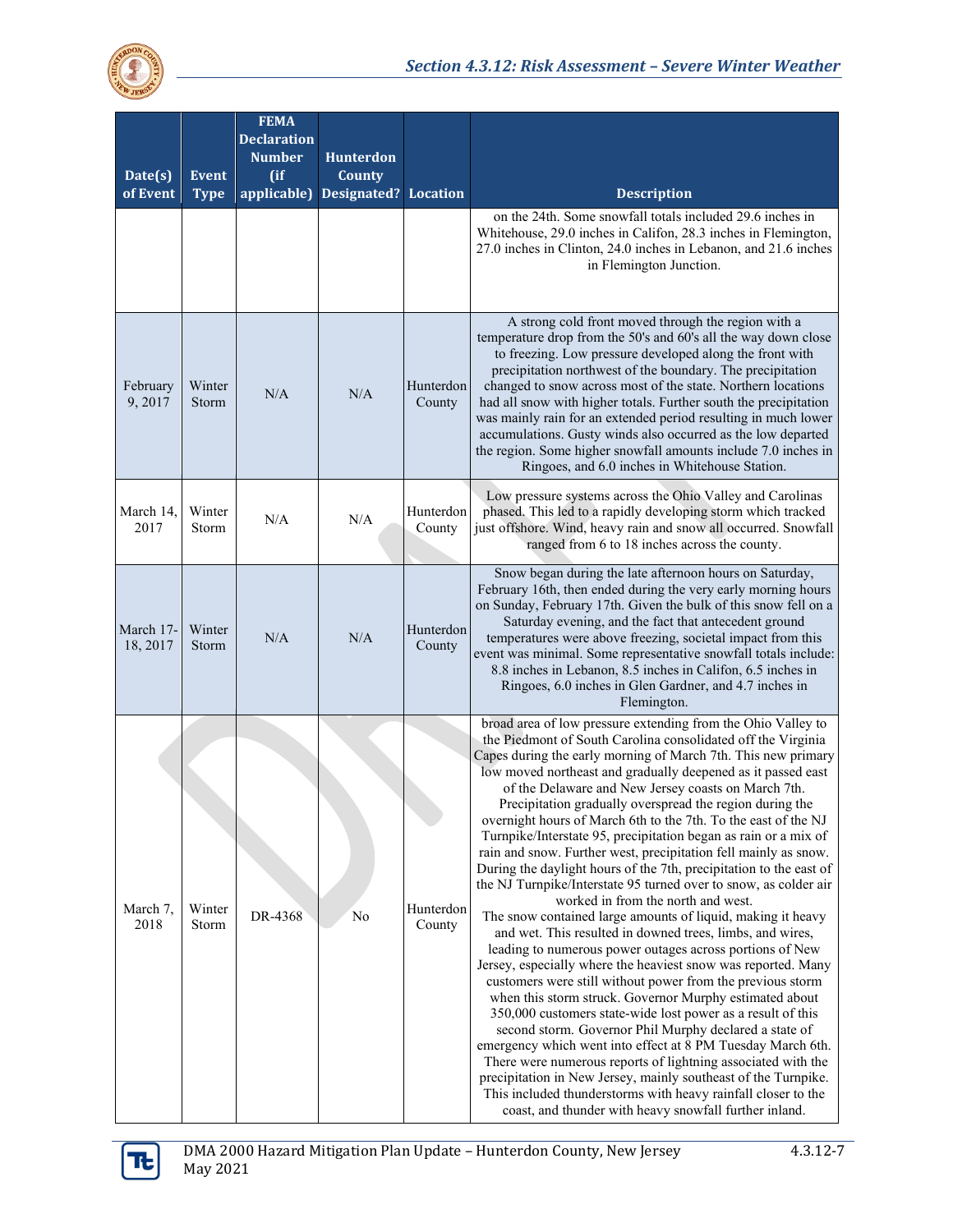

| Date(s)<br>of Event           | <b>Event</b><br><b>Type</b> | <b>FEMA</b><br><b>Declaration</b><br><b>Number</b><br>$($ if<br>applicable) | <b>Hunterdon</b><br>County<br>Designated? | <b>Location</b>     | <b>Description</b>                                                                                                                                                                                                                                                                                                                                                                                                                                                                                                                                                                                                                                                                                                                                                                                                                               |
|-------------------------------|-----------------------------|-----------------------------------------------------------------------------|-------------------------------------------|---------------------|--------------------------------------------------------------------------------------------------------------------------------------------------------------------------------------------------------------------------------------------------------------------------------------------------------------------------------------------------------------------------------------------------------------------------------------------------------------------------------------------------------------------------------------------------------------------------------------------------------------------------------------------------------------------------------------------------------------------------------------------------------------------------------------------------------------------------------------------------|
|                               |                             |                                                                             |                                           |                     | Although all portions of the county experienced significant<br>snowfall from this event, the higher amounts (around one and<br>one half feet) occurred in the central and northern portions of<br>the county where banding and thundersnow occurred. Some<br>reported snowfall totals include: 17.5 inches in Flemington,<br>15.5 inches near Stockton, 14.5 inches in Kingwood, 12.7<br>inches in Wertsville, 12.0 inches in Ringoes, 11.2 inches in<br>Whitehouse, 9.0 inches in Whitehouse Station, 8.5 inches in<br>Lebanon, 8.0 inches in Readington, 7.0 inches near Annandale,<br>and 6.0 inches in East Amwell Township.                                                                                                                                                                                                                 |
| March 21-<br>22, 2018         | Winter<br>Storm             | N/A                                                                         | N/A                                       | Hunterdon<br>County | Precipitation began as a wet, heavy snow during the evening<br>hours on March 20th. After a lull during the overnight hours, a<br>drier snow began falling, heavy at times, during the afternoon<br>and evening hours on March 21st. Banding provided the<br>mechanism for snowfall totals exceeding one foot in some<br>locations. Some reported snowfall amounts include: 14.0 inches<br>in Byram, 13.1 inches in Stockton, 11.5 inches in Alpha, 11.3<br>inches in Hampton, 11.0 inches in Frenchtown, 10.4 inches in<br>Hampton, 9.7 inches in Flemington, 9.3 inches in Cloverhill, 9.1<br>inches in Lebanon, 9.0 inches in Annandale, 9.0 inches in White<br>House Station, 8.6 inches in Readington Township, 8.2 inches<br>in Three Bridges, 8.1 inches in High Bridge, 8.0 inches in<br>Clinton Township, and 6.7 inches in Wertsville. |
| November<br>$15-16$ ,<br>2018 | Winter<br>Storm             | N/A                                                                         | N/A                                       | Hunterdon<br>County | An early season Winter Storm occurred with totals ranging from<br>10.0 in Bethlehem Township to 5.0 2 miles S of Clinton<br>Township.                                                                                                                                                                                                                                                                                                                                                                                                                                                                                                                                                                                                                                                                                                            |
| February<br>$12-13,$<br>2019  | Winter<br>Storm             | N/A                                                                         | N/A                                       | Hunterdon<br>County | This event was the second part of a multi-day storm that<br>impacted the region with light snow changing to a wintry mix<br>and then to rain. Snow and ice totals were less across Delmarva<br>than other locations farther north and west. Trained spotters<br>reported 2.2 of snow in Lebanon and 0.03 of ice in Readington<br>Twp.                                                                                                                                                                                                                                                                                                                                                                                                                                                                                                            |
| March 3-<br>4, 2019           | Winter<br>Storm             | N/A                                                                         | N/A                                       | Hunterdon<br>County | An offshore low pressure system brought a period of heavy<br>precipitation to the mid-Atlantic. A mix of rain, sleet, and snow<br>was observed, with snow confined mainly to interior areas and<br>sleet and rain more abundant near the coast. Snowfall totals<br>inland approached 10, with snowfall rates exceeding one inch<br>per hour for several hours. A sharp gradient in snowfall with a<br>steep drop in snow totals was observed just west of the<br>Interstate 95 corridor. A report was received from Byram of 7.0<br>inches of snow.                                                                                                                                                                                                                                                                                              |
| December<br>1-3, 2019         | Winter<br>Storm             | N/A                                                                         | N/A                                       | Hunterdon<br>County | A complex, long duration winter storm impacted parts of the<br>mid-Atlantic over the first three days of December. Impacts<br>from the storm came mainly in two phases. Initially, weakening<br>low pressure moved into the Midwest and Great Lakes region<br>on December 1, bringing a widespread area of overrunning<br>precipitation to the mid-Atlantic. Cold air in place ahead of the<br>precipitation led to heavy mixed precipitation in interior areas,<br>with most though not all areas eventually seeing a gradual<br>change to rain. On December 2nd, developing secondary low<br>pressure brought additional precipitation to the region, which<br>took the form of rain changing to snow. The rapidly<br>strengthening secondary low finally pulled away from the area<br>during the early hours of December 3rd.                 |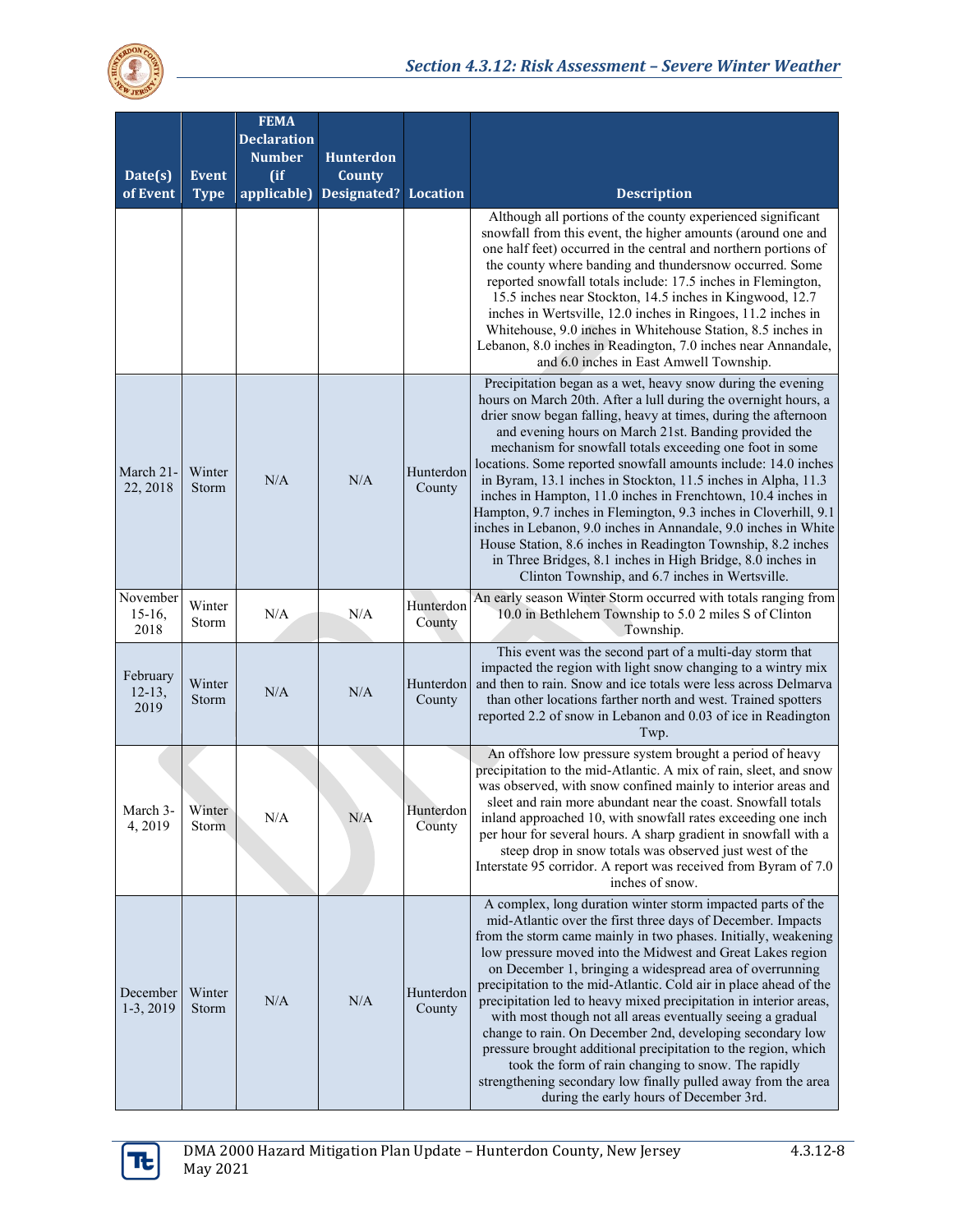

| Date(s)<br>of Event        | Event<br><b>Type</b> | <b>FEMA</b><br><b>Declaration</b><br><b>Number</b><br>$($ if<br>applicable) | <b>Hunterdon</b><br>County<br>Designated? Location |                     | <b>Description</b>                                                                                                                                                                                                                                                                                                                                                                                                                                                                                                                                                                                                                                                                                                                                                                                            |
|----------------------------|----------------------|-----------------------------------------------------------------------------|----------------------------------------------------|---------------------|---------------------------------------------------------------------------------------------------------------------------------------------------------------------------------------------------------------------------------------------------------------------------------------------------------------------------------------------------------------------------------------------------------------------------------------------------------------------------------------------------------------------------------------------------------------------------------------------------------------------------------------------------------------------------------------------------------------------------------------------------------------------------------------------------------------|
|                            |                      |                                                                             |                                                    |                     | A mix of snow, sleet, and freezing rain occurred. 4.8 inches of<br>snow were measured near Pittstown, and a trained spotter in<br>Readington Twp measured 0.10 inches of glaze ice.                                                                                                                                                                                                                                                                                                                                                                                                                                                                                                                                                                                                                           |
| December<br>16-17,<br>2019 | Winter<br>Storm      | N/A                                                                         | N/A                                                | Hunterdon<br>County | Low pressure developed along a stationary boundary over the<br>Southeast US on December 16. The low pressure tracked into<br>the Appalachians before beginning to develop near the southern<br>New Jersey coast early on December 17. This brought<br>widespread precipitation to the mid-Atlantic. Surface<br>temperatures were initially cold enough for frozen precipitation<br>in some areas, but a surge of low level warm air caused most of<br>the frozen precipitation to fall as sleet and freezing rain, with<br>most areas eventually seeing a change to all rain. In some<br>places, impacts due to icing were significant.<br>Up to 0.25 inch of radial ice accretion was measured in<br>Lebanon. Dozens of reports of downed trees and power lines<br>were received from throughout the county. |

*Source: NOAA-NCEI 2020; NJOEM 2019; NWS 2020; FEMA 2020 DR Disaster Declaration*

*FEMA Federal Emergency Management Agency*

*N/A Not Applicable*

*NCDC National Climatic Data Center*

*NOAA National Oceanic and Atmospheric Administration*

*NWS National Weather Service*

#### Probability of Future Occurrences

Severe winter weather is a common occurrence each winter season in New Jersey. The majority of the State will receive at least one measureable snow event during the winter months. The months of January, February, March, April, October, November and December are typically when a vast majority of New Jersey has been observed to receive measurable snow. Generally, counties in the northern region experience more snow events than those in the southern region. It is estimated that Hunterdon County will continue to experience the direct and indirect impacts of severe winter weather events annually that many induce secondary hazards such as: structural damage (snow and ice load), wind damage, impact to life safety, disruption of traffic, loss of productivity, economic impact, loss of ability to evacuate, taxing first-responder capabilities, service disruption (power, water, etc.), and communication disruption.

According to the Storm Events Database, Hunterdon County has been impacted by 37 severe winter storm events between 1950 and 2020 (Table 5.4.9-4). No events resulted in injuries, deaths, or crop damage. \$1.6M in property damages occurred.

| <b>Hazard Type</b> | Number of<br><b>Occurrences</b><br><b>Between</b><br>1950 and 2020 | <b>Annual</b><br>Number of<br><b>Events</b><br>(average) | Recurrence<br>Interval*<br>(in years) | <b>Probability of</b><br>Event<br>Occurring in<br>Any Given Year | <b>Percent</b><br><b>Chance of</b><br>Occurring in<br><b>Any Given Year</b> |
|--------------------|--------------------------------------------------------------------|----------------------------------------------------------|---------------------------------------|------------------------------------------------------------------|-----------------------------------------------------------------------------|
| Blizzard           |                                                                    | 0.03                                                     | 35.50                                 | 0.03                                                             | 2.82%                                                                       |
| <b>Heavy Snow</b>  |                                                                    | 0.44                                                     | 2.29                                  | 0.44                                                             | 43.66%                                                                      |
| Ice Storm          |                                                                    | 0.03                                                     | 35.50                                 | 0.03                                                             | 2.82%                                                                       |

#### **Table 4.3.12-4. Probability of Future Occurrence of Severe Winter Weather Events**

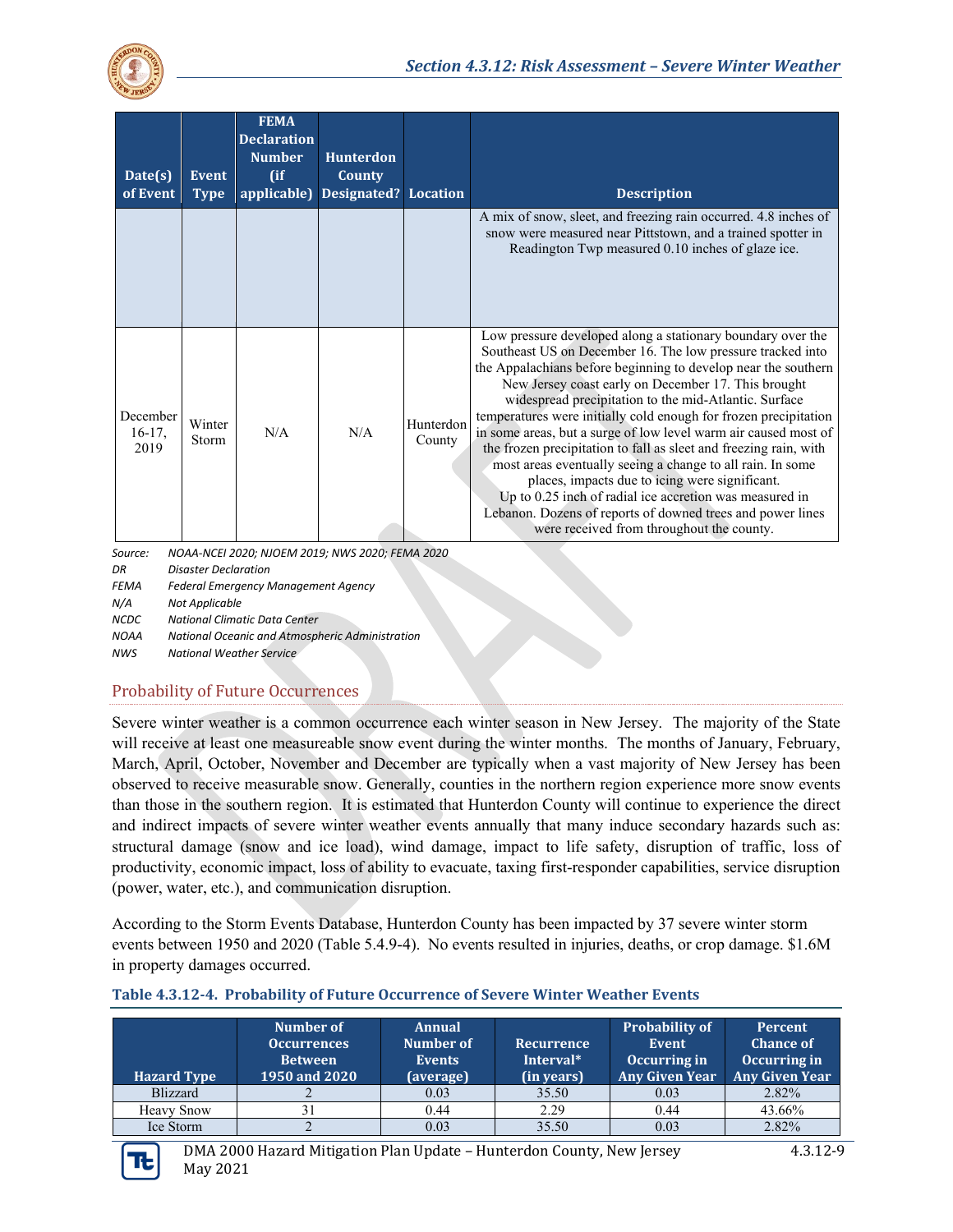

| <b>Hazard Type</b> | Number of<br><b>Occurrences</b><br><b>Between</b><br>1950 and 2020 | <b>Annual</b><br>Number of<br><b>Events</b><br>(average) | <b>Recurrence</b><br>Interval*<br>(in years) | <b>Probability of</b><br>Event<br>Occurring in<br><b>Any Given Year</b> | Percent<br><b>Chance of</b><br>Occurring in<br><b>Any Given Year</b> |
|--------------------|--------------------------------------------------------------------|----------------------------------------------------------|----------------------------------------------|-------------------------------------------------------------------------|----------------------------------------------------------------------|
| Sleet              |                                                                    | 0.06                                                     | 17.75                                        | 0.06                                                                    | 5.63%                                                                |
| Winter Storm       | 45                                                                 | 0.64                                                     | 1.58                                         | 0.63                                                                    | 63.38%                                                               |
| Total              | 84                                                                 | .20                                                      | 0.85                                         | 1.18                                                                    | 100%                                                                 |

*Note: Not all events that have occurred in Hunterdon County are included due to the extent of documentation and the fact that not all sources have been identified or researched.*

*Source: NOAA-NCEI 2020*

In Section 5.3, the identified hazards of concern for Hunterdon County were ranked. The probability of occurrence, or likelihood of the event, is one parameter used for hazard rankings. Based on historical records and input from the Planning Committee, the probability of occurrence for severe winter weather in the county is considered 'frequent' (likely to occur within 25 years, as presented in Table 5.3-3).

### Climate Change Impacts

Climate change includes major changes in temperature, precipitation, or wind patterns, which occur over several decades or longer. Due to the increase in greenhouse gas concentrations since the end of the 1890s, New Jersey has experienced a 3.5° F (1.9° C) increase in the State's average temperature (Office of the New Jersey State Climatologist 2020), which is faster than the rest of the Northeast region  $(2^{\circ} F [1.1^{\circ} C])$  (Melillo et al. 2014) and the world (1.5° F [0.8° C]) (IPCC 2014). This warming trend is expected to continue. By 2050, temperatures in New Jersey are expected to increase by 4.1 to 5.7° F (2.3° C to 3.2° C) (Horton et al. 2015). Thus, New Jersey can expect to experience an average annual temperature that is warmer than any to date (low emissions scenario) and future temperatures could be as much as  $10^{\circ}$  F (5.6° C) warmer (high emissions scenario) (Runkle et al. 2017). New Jersey can also expect that by the middle of the 21st century, 70% of summers will be hotter than the warmest summer experienced to date (Runkle et al. 2017). The increase in temperatures is expected to be felt more during the winter months (December, January, and February), resulting in less intense cold waves, fewer sub-freezing days, and less snow accumulation.

As temperatures increase, Earth's atmosphere can hold more water vapor which leads to a greater potential for precipitation. Currently, New Jersey receives an average of 46 inches of precipitation each year (Office of the New Jersey State Climatologist 2020). Since the end of the twentieth century, New Jersey has experienced slight increases in the amount of precipitation it receives each year, and over the last 10 years there has been a 7.9% increase. By 2050, annual precipitation in New Jersey could increase by 4% to 11% (Horton et al. 2015). By the end of this century, heavy precipitation events are projected to occur two to five times more often (Walsh et al. 2014) and with more intensity (Huang et al. 2017) than in the last century. New Jersey will experience more intense rain events, less snow, and more rainfalls (Fan et al. 2014, Demaria et al. 2016, Runkle et al. 2017).

### **Vulnerability Assessment**

All of Hunterdon County is vulnerable to severe winter storm events. The following subsections discuss Hunterdon County's vulnerability, in a qualitative nature, to the severe winter weather hazard.

# Impact on Life, Health and Safety

The entire population of Hunterdon County (125,051 people) is exposed to severe winter storm events (American Community Survey 2018). The homeless and elderly are considered most susceptible to this hazard. The elderly are considered susceptible to this hazard due to their increased risk of injuries and death from falls and overexertion and/or hypothermia from attempts to clear snow and ice. According to the 2018 American Community Survey (ACS) 5-Year estimate, there are 21,457 persons over 65 years old that reside in the County that are considered vulnerable to severe winter weather. In addition, severe winter storm events can reduce the ability of these populations to access emergency services.

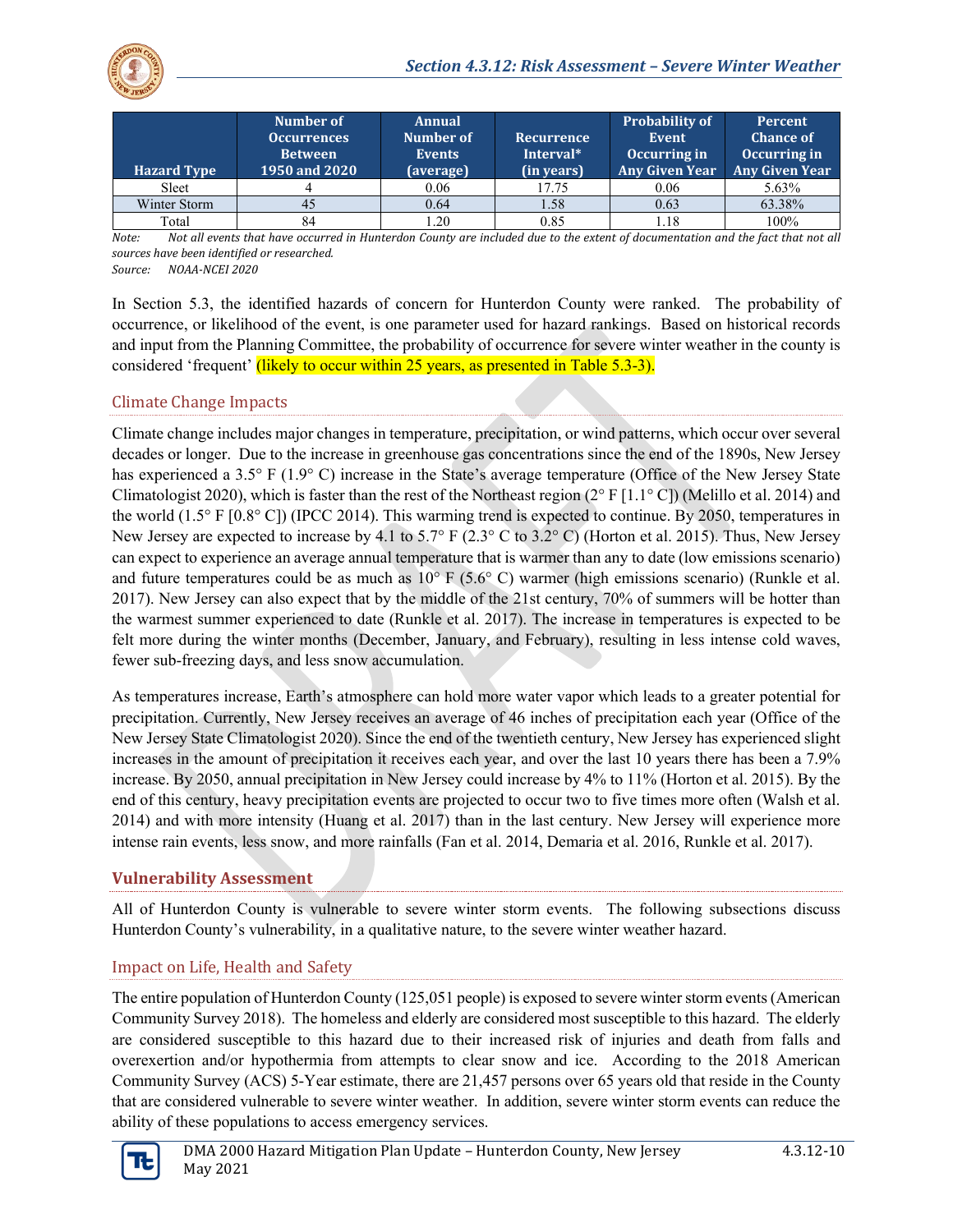

The homeless and residents below the poverty level may not have access to housing or their housing could be less able to withstand cold temperatures (e.g., homes with poor insulation and heating supply). Residents with low incomes might not have access to housing or their housing can be less able to withstand cold temperatures (e.g., homes with poor insulation and heating supply). In Hunterdon County, the jurisdiction with the highest concentration of population below the poverty level is the Borough of Flemington (22.7-percent of total population in the Borough). Refer to Section 4 (County Profile) that displays the densities of low-income populations in Hunterdon County.

According to the NOAA National Severe Storms Laboratory (NSSL); every year, winter weather indirectly and deceptively kills hundreds of people in the U.S., primarily from automobile accidents, overexertion and exposure (NSSL 2020). Winter storms are often accompanied by strong winds creating blizzard conditions with blinding wind-driven snow, drifting snow and extreme cold temperatures and dangerous wind chill. They are considered deceptive killers because most deaths and other impacts or losses are indirectly related to the storm. People can die in traffic accidents on icy roads, heart attacks while shoveling snow, or of hypothermia from prolonged exposure to cold. Heavy accumulations of ice can bring down trees and power lines, disabling electric power and communications for days or weeks. Heavy snow can immobilize a region and paralyze a city, shutting down all air and rail transportation and disrupting medical and emergency services. Storms near the coast can cause coastal flooding and beach erosion as well as sink ships at sea. The economic impact of winter weather each year is huge, with costs for snow removal, damage and loss of business in the millions (NOAA 2017).

### Impact on General Building Stock

The entire general building stock inventory is exposed and vulnerable to the severe winter storm hazard. In general, structural impacts include damage to roofs and building frames, rather than building content. Current modeling tools are not available to estimate specific losses for this hazard. As an alternate approach, this plan considers percentage damages that could result from severe winter storm conditions. This allows planners and emergency managers to select a range of potential economic impact based on an estimate of the percent of damage to the general building stock. [Table 5.4.11-1](#page-10-0) below summarizes the estimated loss based on 1-, 5-, and 10-percent losses. Given professional knowledge and the currently available information, the potential loss for this hazard is many times considered to be overestimated because of varying factors (building structure type, age, load distribution, building codes in place, etc.). Therefore, the following information should be used as estimates only for planning purposes with the knowledge that the associated losses for severe winter storm events vary greatly.

| <b>Jurisdiction</b> | <b>Number</b><br><sub>of</sub><br><b>Buildings</b> | <b>Total</b><br>Replacement<br><b>Cost Value</b> | 1-Percent of<br>Total<br><b>Replacement</b><br><b>Cost Value</b> | 5-Percent of<br>Total<br>Replacement<br><b>Cost Value</b> | 10-Percent of<br>Total<br><b>Replacement</b><br><b>Cost Value</b> |
|---------------------|----------------------------------------------------|--------------------------------------------------|------------------------------------------------------------------|-----------------------------------------------------------|-------------------------------------------------------------------|
| Alexandria (Twp)    | 2,986                                              | \$2,254,380,737                                  | \$22,543,807.37                                                  | \$112,719,036.86                                          | \$225,438,073.72                                                  |
| Bethlehem (Twp)     | 1,977                                              | \$1,313,561,223                                  | \$13,135,612.23                                                  | \$65,678,061.17                                           | \$131,356,122.33                                                  |
| Bloomsbury (B)      | 422                                                | \$302,046,816                                    | \$3,020,468.16                                                   | \$15,102,340.79                                           | \$30,204,681.57                                                   |
| Califon $(B)$       | 529                                                | \$281,026,152                                    | \$2,810,261.52                                                   | \$14,051,307.58                                           | \$28,102,615.16                                                   |
| Clinton(T)          | 1,042                                              | \$736,685,048                                    | \$7,366,850.48                                                   | \$36,834,252.38                                           | \$73,668,504.75                                                   |
| $Clinton$ (Twp)     | 5,592                                              | \$4,004,236,773                                  | \$40,042,367.73                                                  | \$200,211,838.64                                          | \$400,423,677.29                                                  |
| Delaware (Twp)      | 3,599                                              | \$2,241,884,808                                  | \$22,418,848.08                                                  | \$112,094,240.38                                          | \$224,188,480.76                                                  |
| East Amwell (Twp)   | 2,527                                              | \$1,607,249,557                                  | \$16,072,495.57                                                  | \$80,362,477.86                                           | \$160,724,955.73                                                  |
| Flemington $(B)$    | 1,340                                              | \$1,131,732,147                                  | \$11,317,321.47                                                  | \$56,586,607.33                                           | \$113,173,214.66                                                  |
| Franklin (Twp)      | 2,261                                              | \$1,911,341,862                                  | \$19,113,418.62                                                  | \$95,567,093.12                                           | \$191,134,186.25                                                  |

#### <span id="page-10-0"></span>**Table 4.3.12-5. General Building Stock Exposure and Estimated Losses from Severe Winter Storm Events**

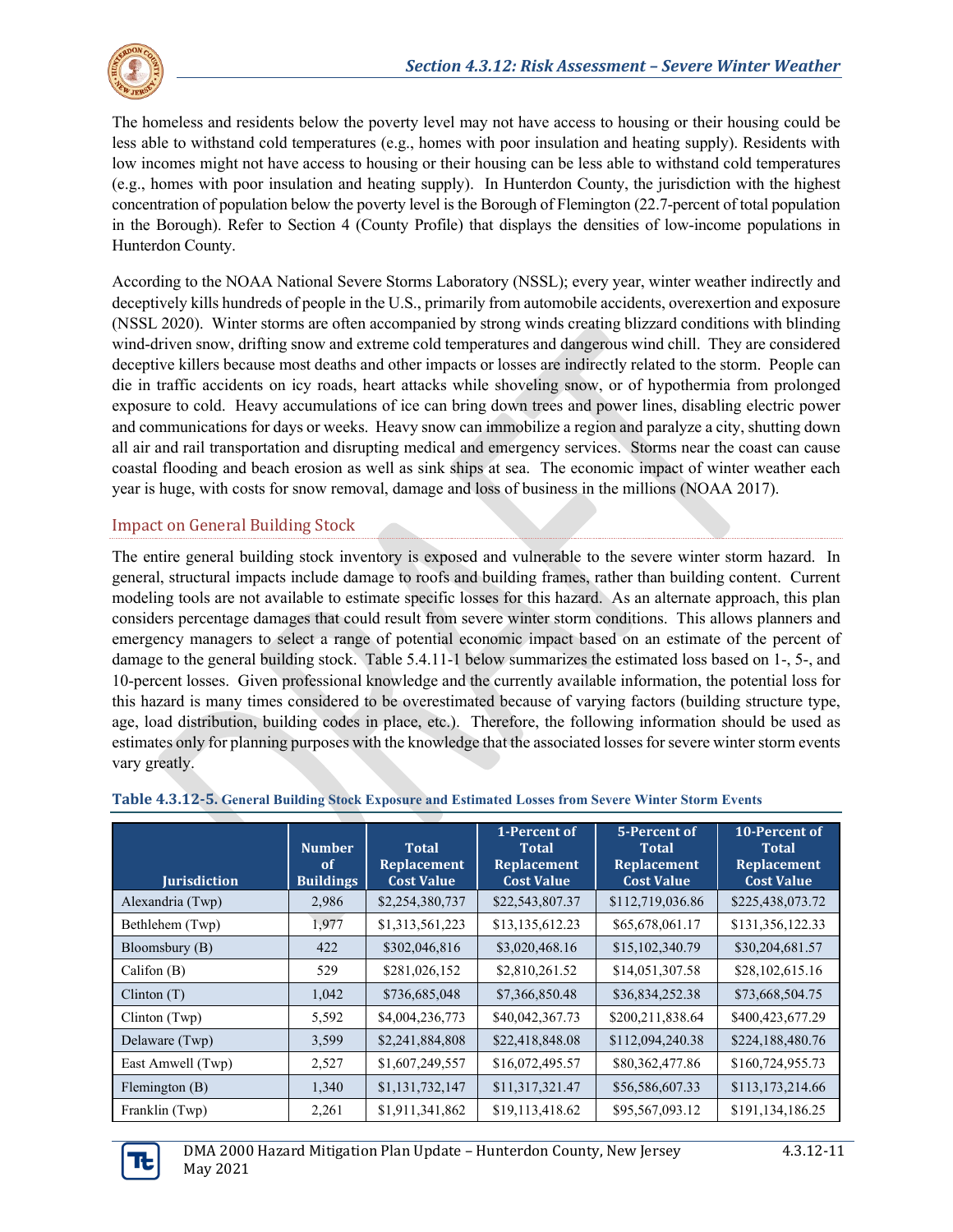

| <b>Jurisdiction</b>             | <b>Number</b><br>of<br><b>Buildings</b> | <b>Total</b><br><b>Replacement</b><br><b>Cost Value</b> | 1-Percent of<br><b>Total</b><br><b>Replacement</b><br><b>Cost Value</b> | 5-Percent of<br><b>Total</b><br><b>Replacement</b><br><b>Cost Value</b> | 10-Percent of<br><b>Total</b><br><b>Replacement</b><br><b>Cost Value</b> |
|---------------------------------|-----------------------------------------|---------------------------------------------------------|-------------------------------------------------------------------------|-------------------------------------------------------------------------|--------------------------------------------------------------------------|
| Frenchtown (B)                  | 598                                     | \$488,631,192                                           | \$4,886,311.92                                                          | \$24,431,559.61                                                         | \$48,863,119.22                                                          |
| Glen Gardner (B)                | 810                                     | \$342,984,639                                           | \$3,429,846.39                                                          | \$17,149,231.95                                                         | \$34,298,463.90                                                          |
| Hampton $(B)$                   | 624                                     | \$313,409,859                                           | \$3,134,098.59                                                          | \$15,670,492.96                                                         | \$31,340,985.92                                                          |
| High Bridge (B)                 | 1,528                                   | \$828,154,125                                           | \$8,281,541.25                                                          | \$41,407,706.23                                                         | \$82,815,412.45                                                          |
| Holland (Twp)                   | 2,924                                   | \$1,768,993,941                                         | \$17,689,939.41                                                         | \$88,449,697.07                                                         | \$176,899,394.14                                                         |
| Kingwood (Twp)                  | 2,780                                   | \$1,712,064,139                                         | \$17,120,641.39                                                         | \$85,603,206.93                                                         | \$171,206,413.85                                                         |
| Lambertville $(C)$              | 1,940                                   | \$1,166,961,549                                         | \$11,669,615.49                                                         | \$58,348,077.46                                                         | \$116,696,154.93                                                         |
| Lebanon $(B)$                   | 671                                     | \$530,649,358                                           | \$5,306,493.58                                                          | \$26,532,467.92                                                         | \$53,064,935.84                                                          |
| Lebanon (Twp)                   | 3,446                                   | \$2,373,828,013                                         | \$23,738,280.13                                                         | \$118,691,400.66                                                        | \$237,382,801.31                                                         |
| Milford (B)                     | 573                                     | \$527,153,351                                           | \$5,271,533.51                                                          | \$26,357,667.53                                                         | \$52,715,335.05                                                          |
| Raritan (Twp)                   | 9,712                                   | \$8,605,785,368                                         | \$86,057,853.68                                                         | \$430,289,268.38                                                        | \$860,578,536.76                                                         |
| Readington (Twp)                | 7,953                                   | \$5,837,409,694                                         | \$58,374,096.94                                                         | \$291,870,484.68                                                        | \$583,740,969.36                                                         |
| Stockton (B)                    | 288                                     | \$219,304,144                                           | \$2,193,041.44                                                          | \$10,965,207.21                                                         | \$21,930,414.41                                                          |
| Tewksbury (Twp)                 | 3,278                                   | \$2,842,570,106                                         | \$28,425,701.06                                                         | \$142,128,505.28                                                        | \$284,257,010.55                                                         |
| Union (Twp)                     | 2,563                                   | \$1,836,082,381                                         | \$18,360,823.81                                                         | \$91,804,119.05                                                         | \$183,608,238.09                                                         |
| West Amwell (Twp)               | 1,810                                   | \$1,186,083,476                                         | \$11,860,834.76                                                         | \$59,304,173.80                                                         | \$118,608,347.59                                                         |
| <b>Hunterdon County (Total)</b> | 63,773                                  | \$46,364,210,456                                        | \$463,642,104.56                                                        | \$2,318,210,522.81                                                      | \$4,636,421,045.61                                                       |

*Source: Hunterdon County GIS 2020; RS Means 2020*

A specific area that is vulnerable to the severe winter storm hazard is the floodplain. Severe winter storms can cause flooding through blockage of streams or through snow melt. At-risk residential infrastructures are presented in the flood hazard profile (Section 4.3.5). Generally, losses resulting from flooding associated with severe winter storms should be less than that associated with the 1-percent annual chance flood. Please refer to the Hurricane hazard (Section 4.3.8) and Severe Weather hazard (Section 4.3.11) profiles for losses resulting from wind.

### Impact on Critical Facilities and Lifelines

Full functionality of critical facilities such as police, fire and medical facilities is essential for response during and after a severe winter storm event. These critical facility structures are largely constructed of concrete and masonry; therefore, they should only suffer minimal structural damage from severe winter storm events. Because power interruption can occur, backup power is recommended. Infrastructure at risk for this hazard includes roadways that could be damaged due to the application of salt and intermittent freezing and warming conditions that can damage roads over time. Severe snowfall requires the clearing roadways and alerting citizens to dangerous conditions; following the winter season, resources for road maintenance and repair are required.

Heavy snow can immobilize a region and paralyze a city, stranding commuters, stopping the flow of supplies, and disrupting emergency and medical services. Heavy accumulations of ice can bring down trees, electrical wires, telephone poles and lines, and communication towers. Communications and power can be disrupted for days while utility companies work to repair the extensive damage. Even small accumulations of ice may cause extreme hazards to motorists and pedestrians. Bridges and overpasses are particularly dangerous because they freeze before other surfaces (NSSL 2020).

#### Impact on Economy

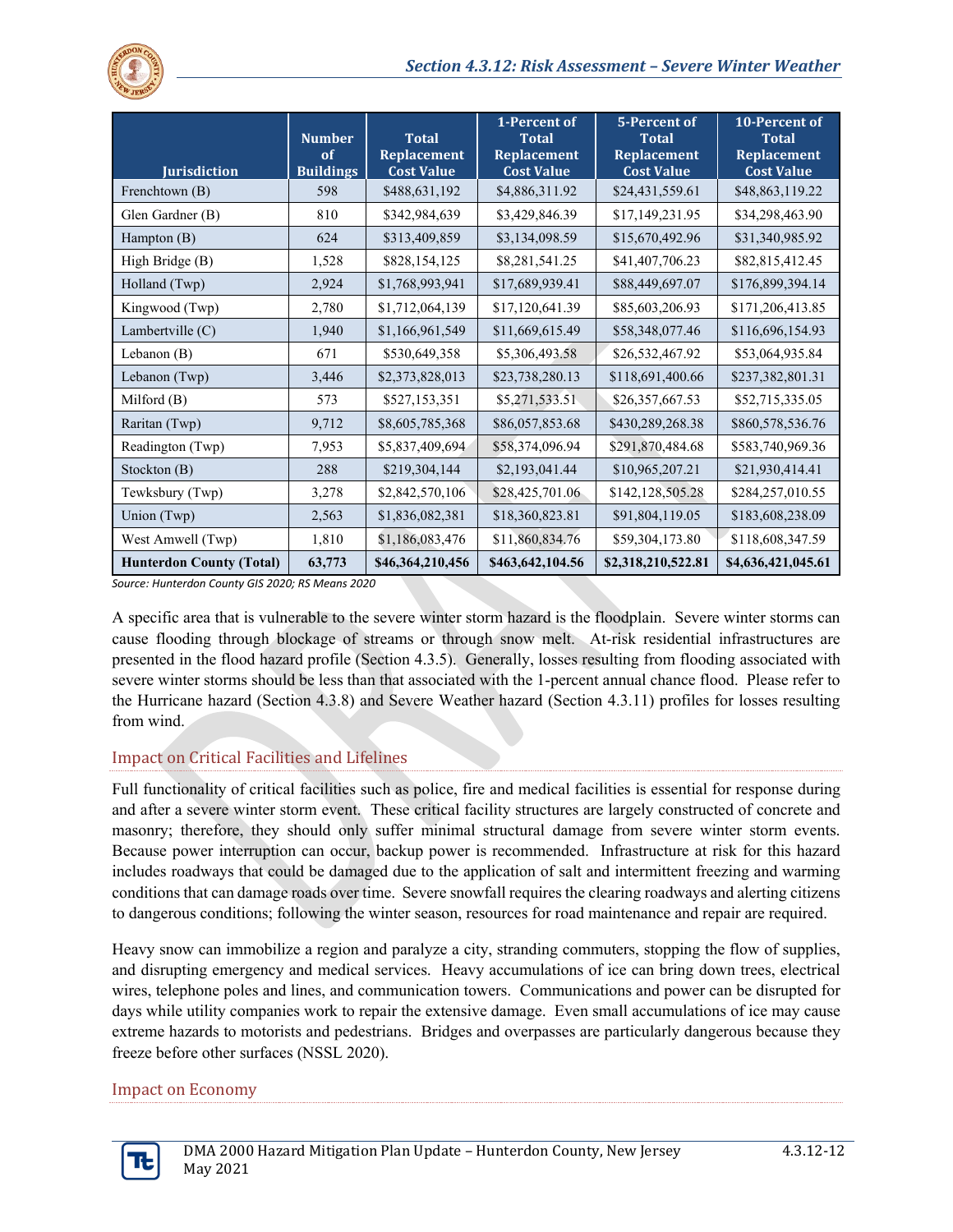

The cost of snow and ice removal and repair of roads from the freeze/thaw process can drain local financial resources. Impacts on the economy also include commuter difficulties into or out of the area for work or school. The loss of power and closure of roads prevent commuters from traveling within the County. During the 2019- 2020 winter season, the State of New Jersey Department of Transportation has budgeted winter maintenance expenditures at \$36.9 million, which includes costs for salt (124,911 tons), liquid calcium chloride (247,424 gallons), and brine (270,820 gallons) (NJDOT 2020).

#### Impact on the Environment

Severe winter weather can have a major impact on the environment. Not only does winter weather create changes in natural processes, the residual impacts of a community's methods to maintain its infrastructure through winter weather maintenance may also have an impact on the environment. For example, an excess amount of snowfall and earlier warming periods may affect natural processes such as flow within water resources. Rain-on-snow events can also exacerbate runoff rates with warming winter weather. Consequentially, these flow rates and excess volumes of water can erode banks, tear apart habitat along the banks and coastline, and disrupt terrestrial plants and animals.

Furthermore, chemically based winter maintenance practices have its own effect on the natural environment. Melting snow and ice that carry deicing chemicals onto vegetation and into soils can contaminate the local waterways. Elevated salt levels may hinder vegetation from absorbing nutrients, slowing plant growth (UMass Extension 2020).

### Future Changes That May Impact Vulnerability

Understanding future changes that impact vulnerability in the County can assist in planning for future development and ensure that appropriate mitigation, planning, and preparedness measures are in place. The County considered the following factors to examine potential conditions that can affect hazard vulnerability:

- Potential or projected development.
- Projected changes in population.
- Other identified conditions as relevant and appropriate, including the impacts of climate change.

### Projected Development

Areas targeted for future growth and development have been identified across Hunterdon County (refer to Sections 4 and 9). Any areas of growth could be potentially impacted by the severe winter storm hazard because the entire planning area is exposed and vulnerable. However, due to increased standards and codes, new development may be less vulnerable to the severe winter weather hazard compared with the aging building stock in the County.

### Projected Changes in Population

Hunterdon County has experienced a decrease in population of approximately 2.5-percent between 2010 and 2018. According to the American Community Survey 5-year population estimates, in 2018 Hunterdon County had a population of 125,051. Even though the population has decreased, any changes in the density of population can create issues for local residents during evacuation of a severe winter storm event. Furthermore, if the density or number of persons over 65 increases in the County, more persons will be vulnerability to severe winter weather events. Refer to Section 4 (County Profile), which includes a discussion on population trends for the County.

### Climate Change

Climate is defined not simply as average temperature and precipitation but also by the type, frequency and intensity of weather events. Both globally and at the local scale, climate change has the potential to alter the prevalence and severity of extreme events such as winter storms. While predicting changes of winter storm